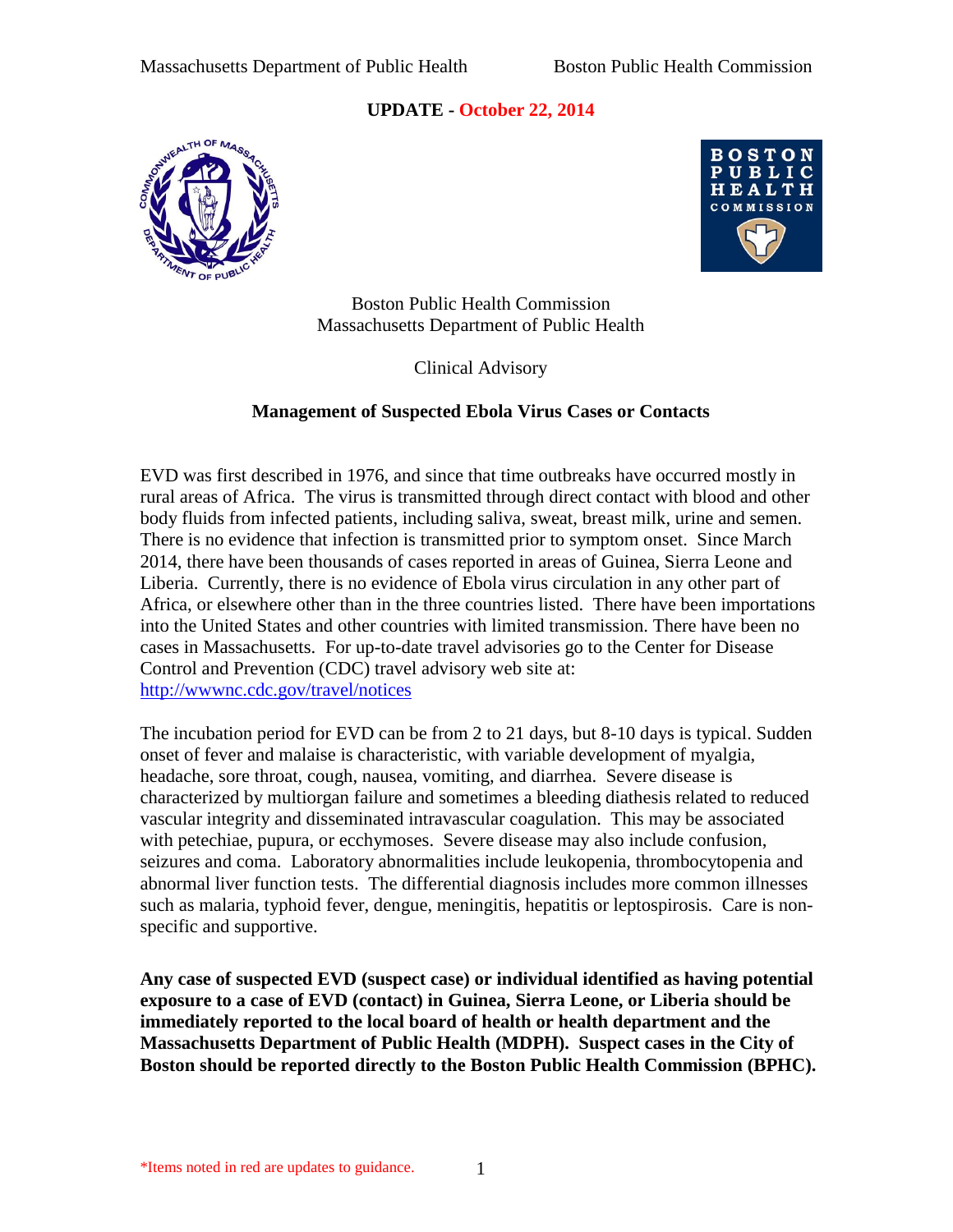- A suspect **case** is an individual visiting an **area** of a country with **ongoing transmission** of Ebola virus within the previous 21 days, who has had **exposure to ill individuals or their body fluids** through social or professional contact and has **fever** (temperature  $\geq 100.4$ °F, 38°C) and additional symptoms such as severe headache, muscle pain, vomiting, diarrhea, abdominal pain, or unexplained hemorrhage.
- A potential **contact** is someone who, in the course of work as a health care provider in the U.S. or abroad, has had **possible direct, unprotected contact** with an EVD case or cases; or who, in the course of travel, has had close contact with a possible case of EVD.

Travel *per se* does not put an individual at risk for EVD, nor does casual contact; only unprotected exposure to blood or body fluid of someone with symptomatic EVD puts an individual at risk. Situations should be evaluated as to likelihood of Ebola virus infection as a cause of symptoms, as well as details about the exposure to a possible case. These evaluations should be done in consultation with public health officials.

## **Management of potential cases:**

- 1. Isolate the case and place on the currently recommended precautions. CDC recommends contact and droplet precautions with full body coverage. For details go to: [http://www.cdc.gov/vhf/ebola/hcp/procedures-for-ppe.html.](http://www.cdc.gov/vhf/ebola/hcp/procedures-for-ppe.html)
- 2. Provide supportive care as required.
- 3. Contact the local board of health or health department immediately (BPHC in Boston, see instructions at the end of this advisory).
- 4. Maintain isolation until an alternative diagnosis is made or EVD is ruled out.
- 5. When collecting patient specimens (two purple top plastic tubes) for laboratory testing, care should be taken to avoid contamination of the external surfaces of the container. Specimens should be hand delivered in a clearly labeled, durable, leakproof container directly to the specimen handling area of the laboratory, avoiding the use of automated systems. The facility laboratory director and supervisor should be alerted immediately to the suspected diagnosis so that they can prepare for specimen receipt and processing using enhanced precautions. Specimens should be processed, including decanting, preparation of slides for microscopic examination and heat inactivation if used, in a class II biological safety cabinet following biosafety level 3 practices. Diagnostic testing for Ebola virus (Zaire strain currently circulating in Liberia, Sierra Leone and Guinea) is available at the MDPH Hinton State Laboratory. Prior to sending a sample, the facility should consult the MDPH Hinton State Laboratory Institute for specimen collection, handling, packaging and transport advice via the 24/7 lab number (617-590-6390). Two plastic tubes of whole blood (>4mL) preserved with EDTA (purple top) specimens should be collected. MDPH will perform the PCR test on one tube and expedite shipment of the second tube to CDC for confirmation and/or more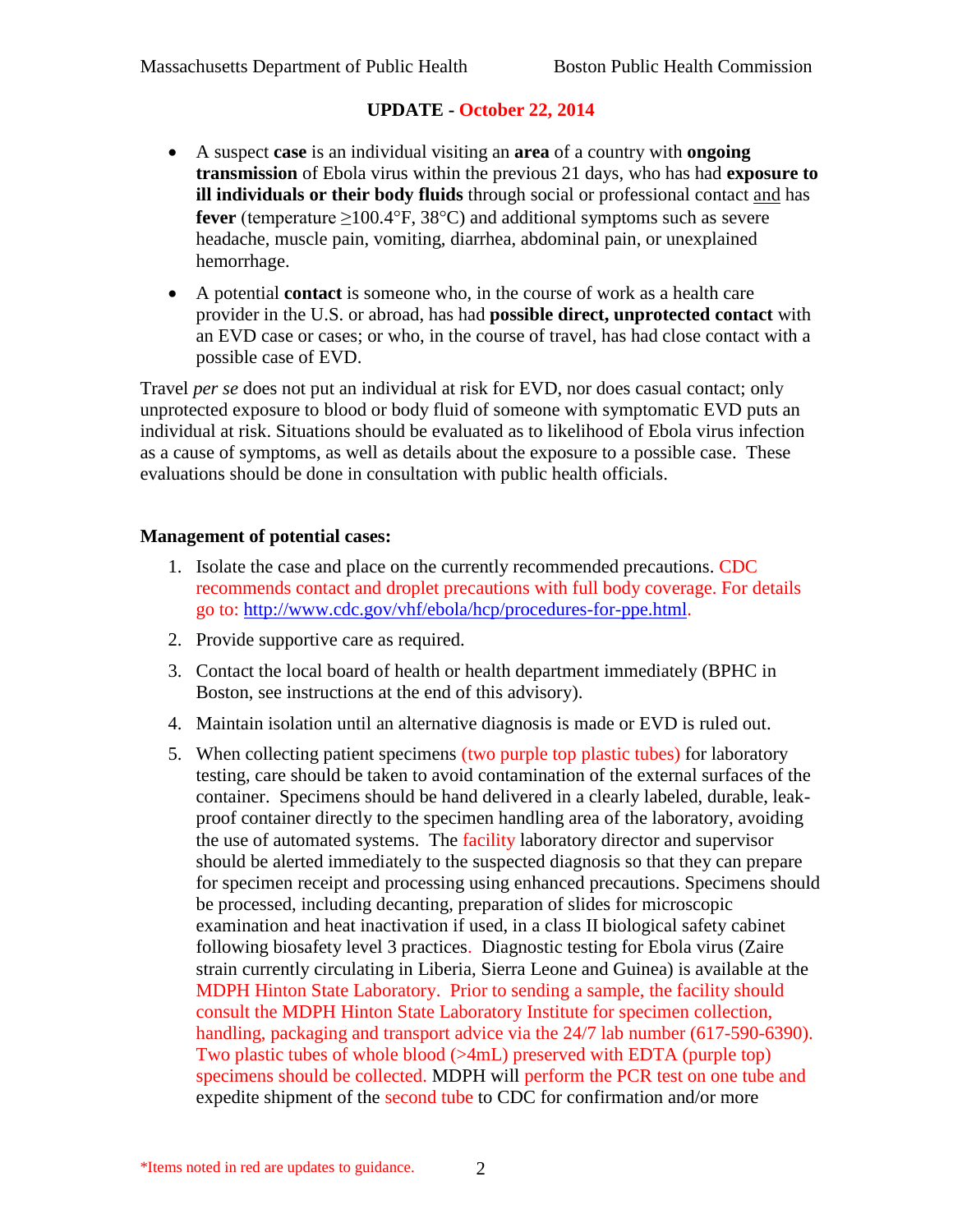comprehensive testing. The results will be reported to the healthcare provider and local health department. Routine laboratory tests such as blood cultures, complete blood counts (CBCs) or metabolic panels are not provided at the MDPH Hinton State Laboratory Institute or at the CDC.

### **Management of contacts:**

- 1. Contact the local health department (BPHC in Boston) when you identify a contact (see instructions at the end of this advisory).
- 2. If the contact is potentially in the incubation period of EVD, they should instructed to:
	- isolate themselves in their own home or some other living arrangement,
	- do twice daily temperature checks (recording results), and
	- immediately report any symptoms or fever (temperature  $\geq 100.4$ °F, 38°C), should they occur, to the local health department (BPHC in Boston) or to the healthcare provider (who should also report to the appropriate health department).

The local health department and MDPH can assist in assuring that these measures are adhered to, and that needs of the individual in quarantine are addressed.

- 3. If the individual develops symptoms and/or fever, pre-notification of, and arrangement for safe transport to, a healthcare facility should done as quickly as possible. This includes notification of first responders.
- 4. The individual with symptoms is now managed as a potential case, as outlined above.

Care should be taken when collecting clinical specimens on suspect cases of EVD. In the circumstances of a high level of suspicion of a diagnosis of EVD, or a presumptive or confirmed diagnosis, guidelines for handling of specimens in the laboratory, including biosafety, decontamination of equipment, and packaging and shipping should be consulted and followed.

Further information:

CDC:<http://www.cdc.gov/ebola>

Travel advisories:<http://wwwnc.cdc.gov/travel/notices>

Interim Guidance on EVD for healthcare workers: <http://www.cdc.gov/vhf/abroad/pdf/vhf-interim-guidance.pdf>

WHO:<http://www.who.int/csr/disease/ebola/en/>